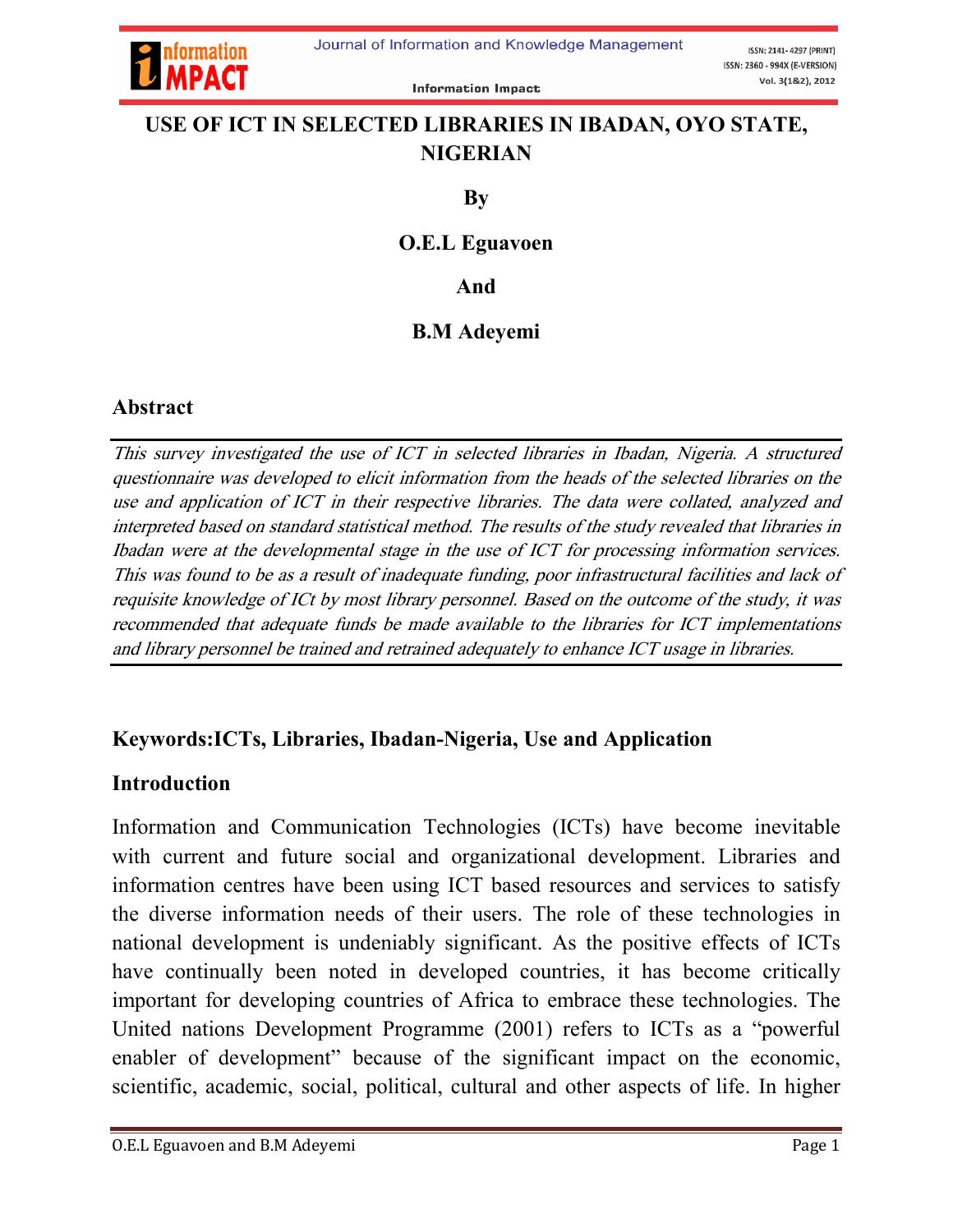education and human capacity building, there are significant patterns of change because ICTs have made it necessary for significant change in traditional concepts of teaching and learning, as well as prime motivation behind the change in schoolarly and professional activities. Library systems have witnesses not only this increasing globalization of information services but also that libraries all over the world have extended information dissemination and management beyond traditional, institutional, national and religional boundaries. This globalization environment has made it important for libraries so strive to improve their quality of services. Thus it is a foregone conclusion that ICT is significant in the acheivement of educational goals/objectives and the fulfillment of the primary tasks of library services. Hence, with this background came the realization that there was need for greater infusion of ICT knowledge and skills into users and staff of libraries, to enhance effective service delivery, as well as thorough diffusion of ICT competencies into library staff and users.

The accelerated adoption and use of Infromation and Communication Technology (ICT) has resulted in the globalization of information and knowledge resources. Bibliographic databases, full-text documents, and digital library collections are always available to users.

Sutton (2001), obeserved that the changes brought into the library and infromation services by ICTs can be divided into two major categories, namely; the natural evolutionary changes on the one hand, and transformatory changes, on the other. As *natural evolution,*the library and infromation science profession has harnessed ICTs to perform old tasks better through the automation of housekeeping tasks such as reference work, bibliographic services, cataloguing, serials, circulation and acquisition, which are performed more efficiently in an ICT environment. *Transformatory* changes, on the other hand, include the emergence of new functions arising out of an expanded, demand-driven information society, wider and/or interdisciplinary jurisdiction and closer focues on user needs. These transformative trends represent systematic changes that substatially alter the boundaries of traditional library services.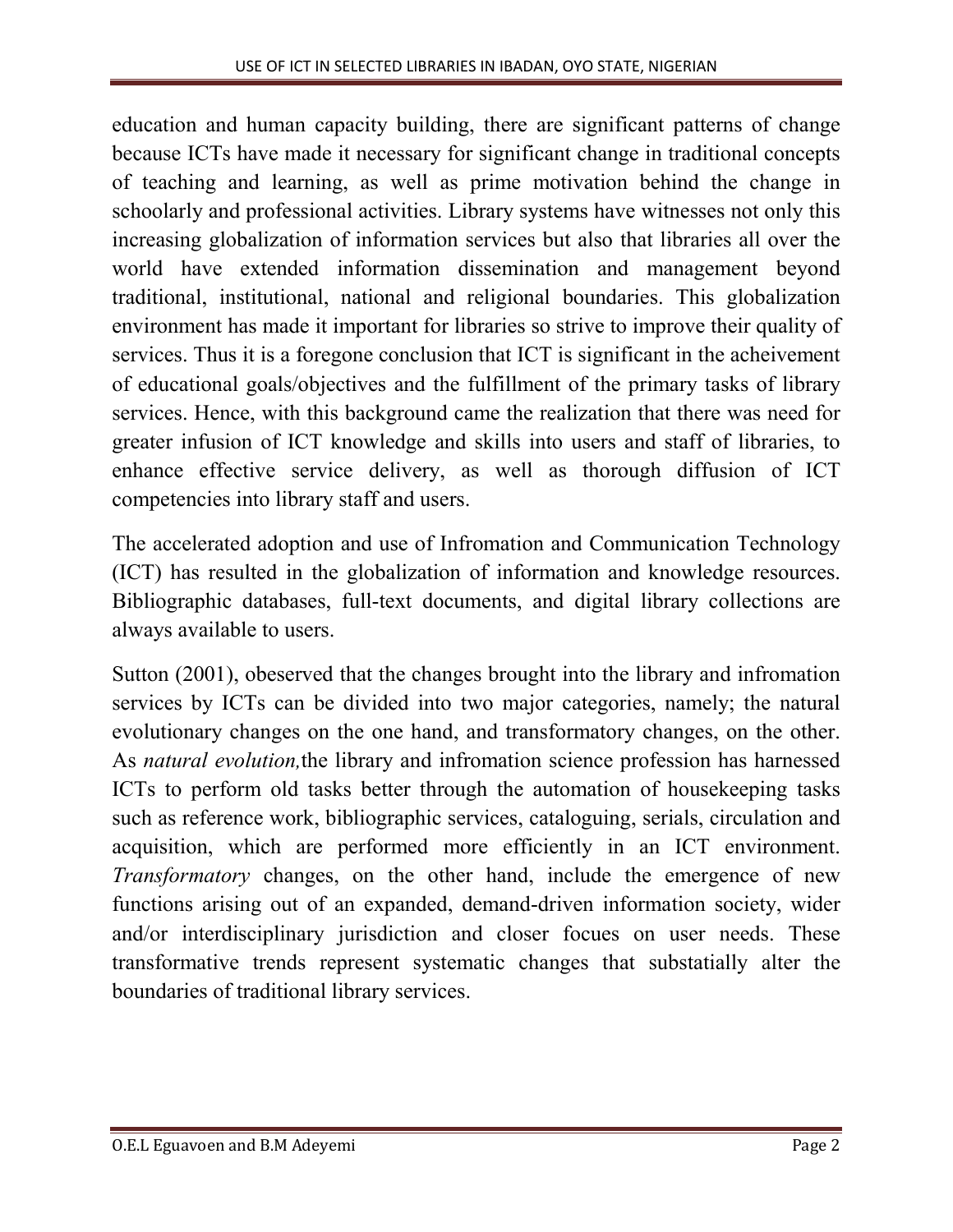# **Objectives**

The objectives of this study are to

- Assess and compare the use of ICT in selected libraries in Ibadan
- Identify the factors that affected the level of the ICT usage in the selected libraries and
- Determine and compare the software used in the selected libraries.

# Literature review

The use of ICTs has caused significant changes in library services: automated cataloguing, circulation, information retreival, electronic document delivery, and CD-Rom databases, to mention a few. Ostrow (1998) opined that the advent of the internet, digitazation, and the ability to access library and research materials from remote location created dramatic changes by the end of the twentieth century. Ramzan (2004) also observes that expert systems, wireless networks, virtual collections, interactive web interfaces, virtual reference services, and personal web portals have brough changes since the start of the new millennium. There have been fast and significant changes in librarianship, where digital and electronic libraries complement, and in some cases replace, traditional libraries. Sharman (1999) in presenting a case study on the role played by ICT in speical library in India, discussed various library activities and services where Defence Science Library had used ICT to provide better and enhanced resources and services. Alli (2004) discussed the need for training of library professionals to make use of the ICT based resources and services optimally.

Fourie and Bothma (2006) observe the increased use of the World Wide Web in private social, business lives of many people and hence noted that it is a vital component of the enabling structure for school, university, career and other use for information and communication. This platform exhibits the fact that those involved in information services need to be sufficiently prepared to handle both the users of information and the attendant technologies. Thus, knowledge of networking, communication and retrieval systems has become central to the services. As distinctions continue to manifest between telephones, television and computers, information professionals have to be able to navigate information networks competently so as to provide relevant services and materials for their users, (Curry,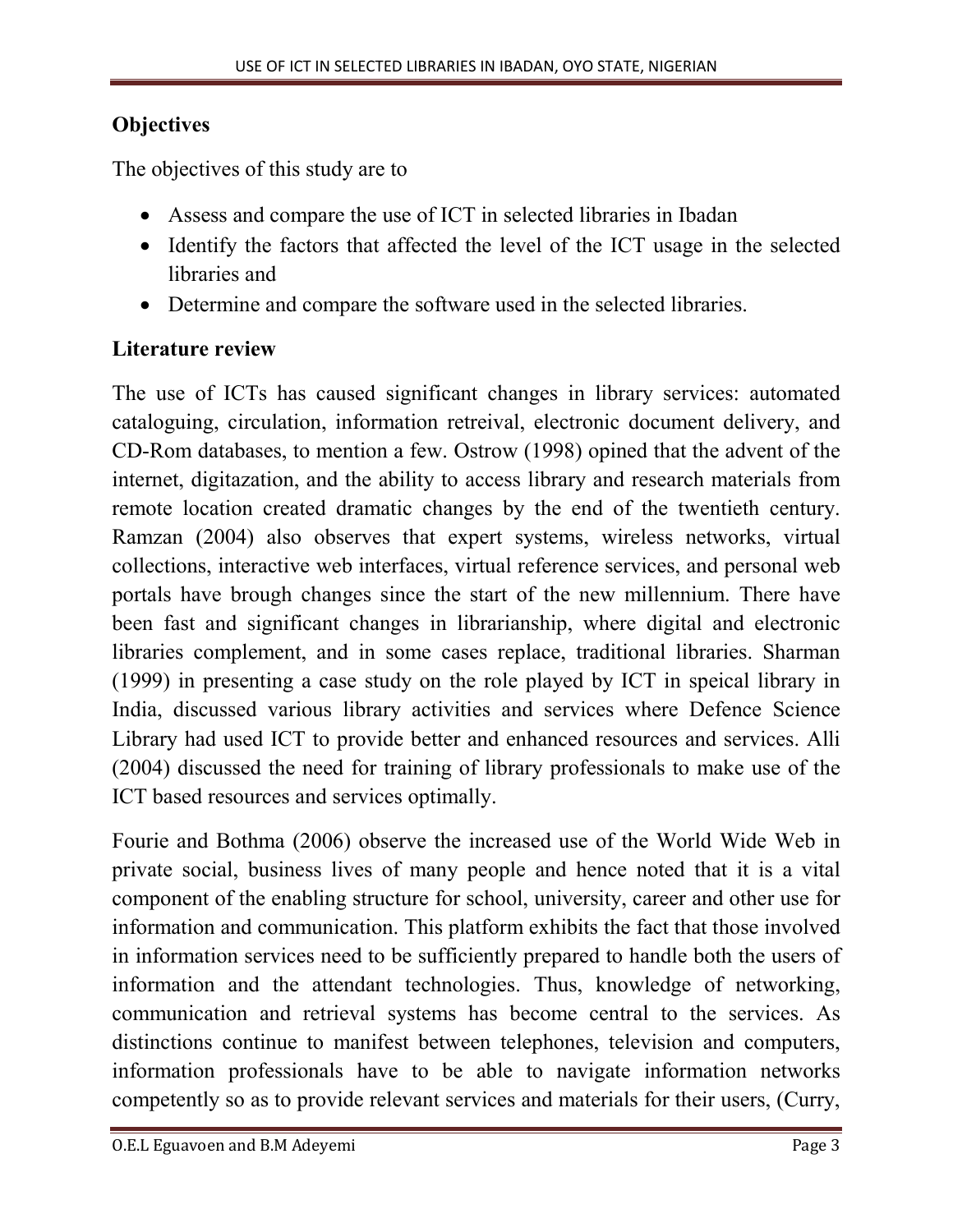2000). There is a lot of literature on the use of ICT in Africa, which reports on the rapid growth of ICTuse, especially in urban areas. Jensen (2002) provides an updated overview of ICT development on the continent and observes that prohibitive cost and sparse and unreliable telecommunication networks form the major hindrance for many people in Africa.Thus, in spite of the general worldwide decreases in the hardware prices and development of open sources software, many libraries in Africa are yet to match with their counterparts in the developed world. (Chisenga 1999). Hewiston (2000) in his study showed a direct link between electronic information resource use and perceived information technology competence. Hewiston also found out that the internet was the most widely used service and electronic indexing; abstracts and electronic journals were not heavily used. In the research work of Vicente et al reported by Mohamed (2007), it was found that the internet was the most widely used source which some respodnents viewed as a more appropriate source of vocationally oriented information than pass worded databases. The study further stated that the non use of electronic information was due to difficulty of access or use. Adams and Bonk (1995) found that the most common obstacles in the use of ICT resources in libraries were lack of sufficient resources,the absence of information about specific resources and lack of training.

Various studies have examined the advantages of the use and application of computers to organizational work (Brown, 1975; Akinyotu, 1977; Edoka, 1983). The benefits of computers for library operations cannot be overemphasized. Their value includes speed, storage capacity, links resources and accuracy of record management.

Libraries in Nigeria offer diverse information resources and services such as selective dissemination of information and user training. The libraries subscribe to e-journals, CD-Rom databases, web based resources and other forms of electronic resources. Most libraries are building up digital libraries. However, despite the availability of wide opportunities offered by the advent of ICt, it is observed that many of these facilities and resources are not fully utilized by users. Considering this fact, it is therefore necessary to investigate and assess the use of ICT facilities in selected libraries in Ibadan, Nigeria.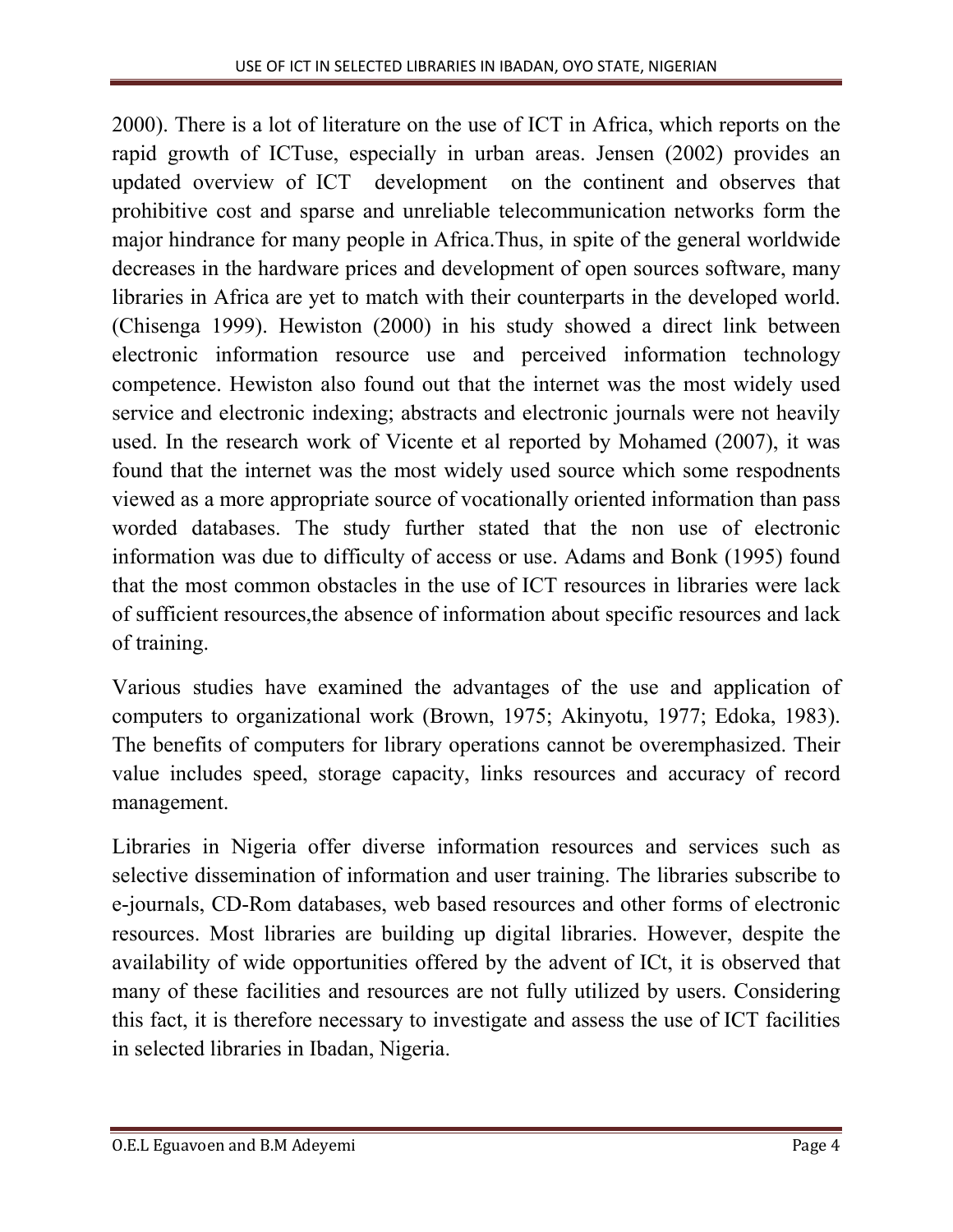### Methodology

The survey method was used for the study. A structured questionnaire was administered to the Head of the selected libraries. This study adopts a descriptive survey method. The essence is to be able to describe the use of ICT facilities and ICT based resources in the selected libraries in Ibadan as well as to determine which of the ICT facilities are mostly used in the surveyed libraries. Table 1 shows the list of surveyed libraries. These libraries were selected based on the following considerations.

- The nature and type of the library i.e. academic, research or special
- The geographical spread of the libraries reflecting Ibadan region
- The availability of ICT facilities and
- The age of establishment of the libraries (not less than ten years)

| <b>Name of library</b>                       | <b>Types of library</b> |  |  |
|----------------------------------------------|-------------------------|--|--|
| Kenneth Dike Library, University of Academic |                         |  |  |
| Ibadan                                       |                         |  |  |
| The Polytechnic, Ibadan Library              | Academic                |  |  |
| International Institute of Tropical          | Special                 |  |  |
| Agriculture, IITA Library                    |                         |  |  |
| Immanuel College of Theology Library,        | Special                 |  |  |
| <b>Ibadan</b>                                |                         |  |  |
| SS Peter And Paul Seminary Library           | Special                 |  |  |
| <b>Bodija</b>                                |                         |  |  |
| Forestry Research Institute Of Nigeria       | Special                 |  |  |
| Library                                      |                         |  |  |
| Lead City University Library, Ibadan         | Academic                |  |  |
| Nigeria Institute of Social<br>and           | Speical                 |  |  |
| Economic Research Librarian                  |                         |  |  |

#### Table 1: List of Surveyed Libraries

The selected libraries in this study form two categories of libraries namely academic libraries and special/research libraries. All these libraries were censured and within each library, librarians were also censored. A librarians, in this study, is assumed tomean a full time time professional who runs the affairs of the library as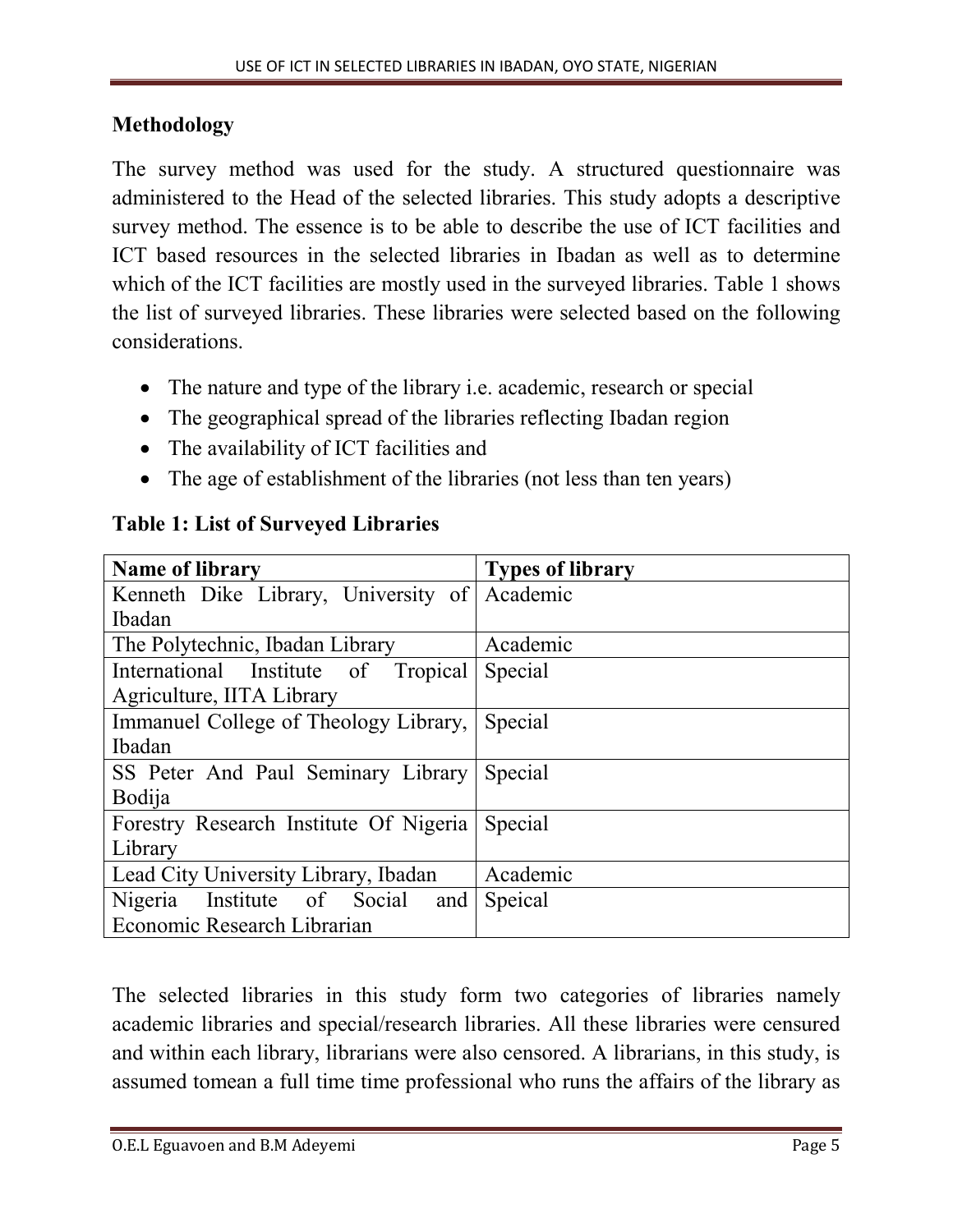head of the department. The questionnaire was divided into four sections namely section A, B, C and D. section A contains Demogrpahic variables of the respondents. The items included in this part were respodents age, gender, highest educational qualification, department/section/division and length of service. Section B comprises questions aimed at eliciting facts about the ICT facilities in the respective libraries. Section C comprises questions on the usage of the ICT based resources while the last section of the questionnaire is made of questions relating to the factors affecting the usage of ICT in libraries.

# Findings

The outcomes of the survey are presented as follows. Table 2 shows the libraries under study as well as the number of librarians in each of the libraries. From the table, Kenneth Dike Library has the highest number of librarians closely followed by Lead City University.

| <b>Libraries</b>                                     | <b>Number of librarians</b> |
|------------------------------------------------------|-----------------------------|
| Kenneth Dike Library, University of 21               |                             |
| Ibadan (KDL)                                         |                             |
| SS Peter And Paul Seminary Library                   | 2                           |
| (SSPLIB)                                             |                             |
| The Polytechnic Ibadan<br>Library                    | 8                           |
| (POLYLIB)                                            |                             |
| International Institute Of Tropical                  | $\overline{4}$              |
| Agriculture Library (IITALIB)                        |                             |
| Immanuel College Of Theology Library 2               |                             |
| (ICTLIB)                                             |                             |
| Nigerians Institute of Social<br>and $\vert 5 \vert$ |                             |
| Economic Research<br>Library                         |                             |
| (NISERLIB)                                           |                             |
| Forestry Research Institute Of Nigeria               | 2                           |
| Library (FRINLIB)                                    |                             |
| Lead City University Library (LCUL)                  | 20                          |

Table 2: List of the Surveyed Libraries and Librarians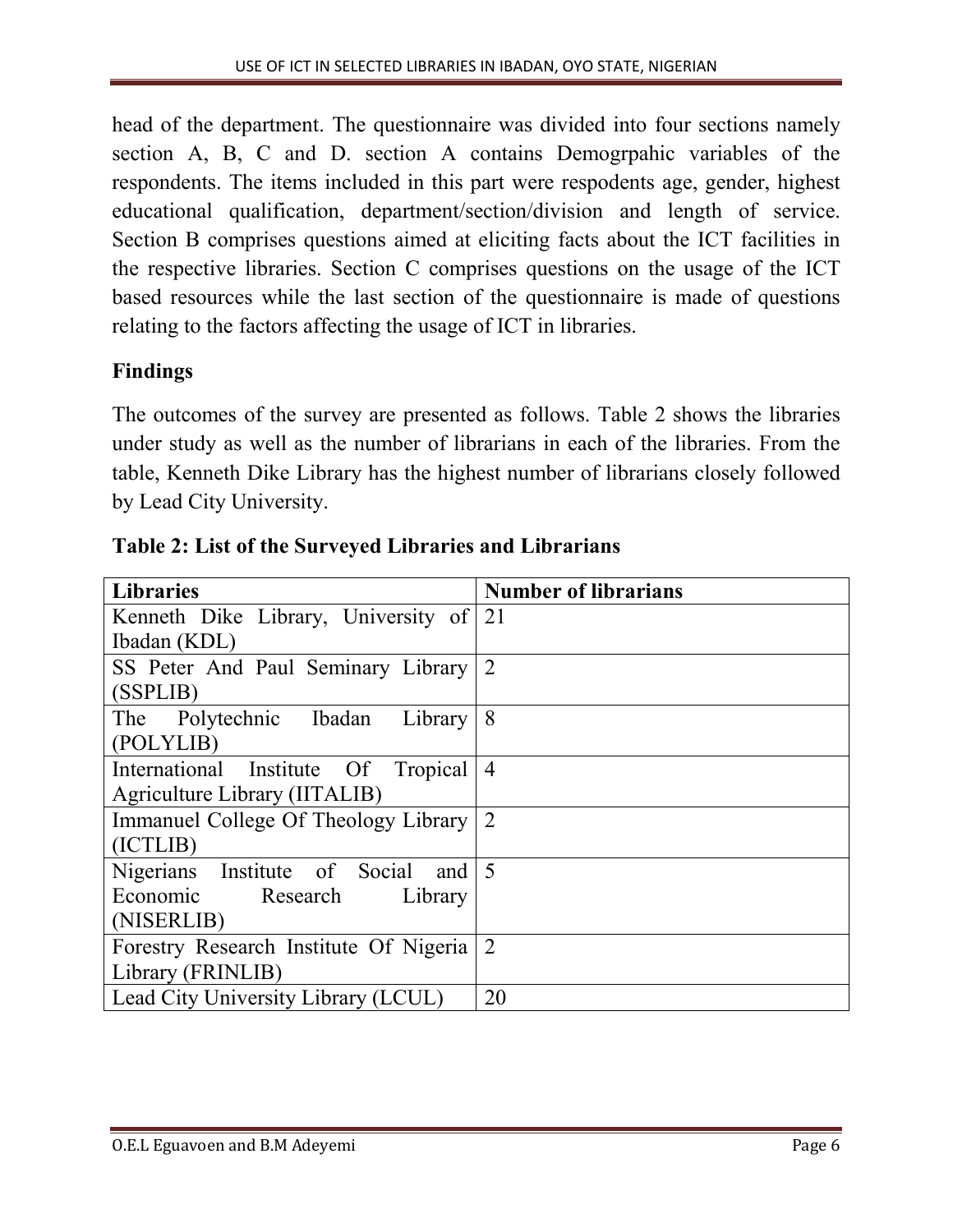### ICT Resources of Surveyed Libraries

The libraries in this survey use various types of electronic equipment and communication technologies to ensure the smoothness of library activities as evident in the table below.

| Library     | KDL        |     | SSPLIB   POLYLIB   NISE   IITALI |                |    | <b>ICTLIB</b> | <b>FRINL</b> | <b>LCUL</b> |
|-------------|------------|-----|----------------------------------|----------------|----|---------------|--------------|-------------|
| name        |            |     |                                  | <b>RLIB</b>    | B  |               | <b>IB</b>    |             |
| Computers   | 227        | 8   | 16                               | 11             | 16 | 10            | 8            | 37          |
| Computers   | 177        | 8   | 3                                | 9              | 15 | 3             |              | 37          |
| connected   |            |     |                                  |                |    |               |              |             |
| to intenet  |            |     |                                  |                |    |               |              |             |
| CD-Rom      | <b>Nil</b> | Nil | N <sub>il</sub>                  | <b>Nil</b>     |    |               | <b>Nil</b>   | Nil         |
| Photocopier | 10         |     |                                  |                |    |               | ⌒            | 6           |
| Printer     | 10         |     |                                  | 2              |    |               | ◠            |             |
| Scanner     | 6          |     |                                  | $\overline{2}$ |    | Nil           |              |             |

Table 3: ICT Facilities of Surveyed Libraries

From table 3 above it can be seen that there is a difference between the number of computers acquired by the surveyed libraries and the ones connected to the internet. This is further illustrated in figure 1 below. Only two of the surveyed libraries still use CD Rom databases while the other ones make use of online database.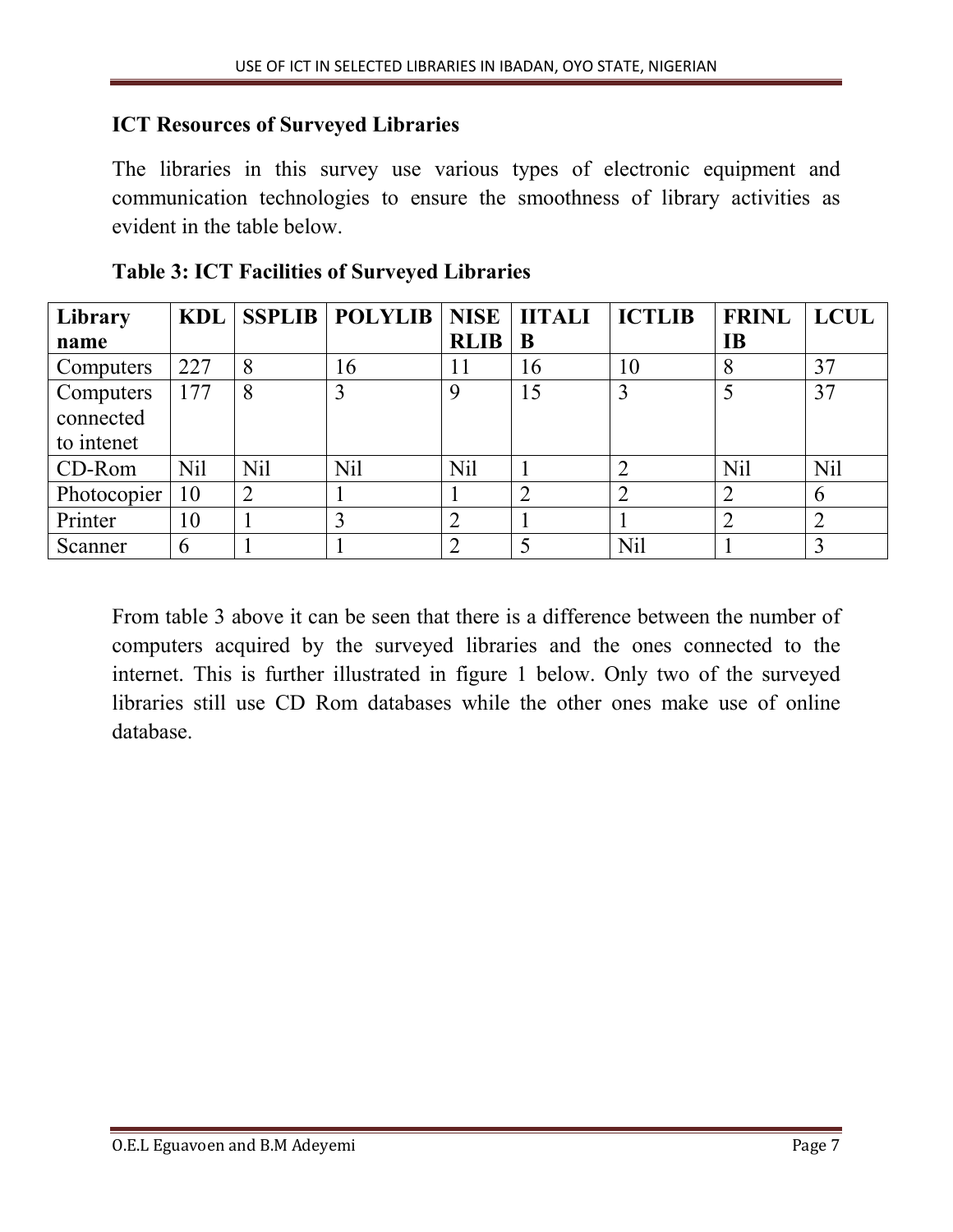

#### Use of Library Software

In order to create and maintain a database, the libraries in the surveyed used different types of sottware. The following tables shows the software used by the surveyed libraries.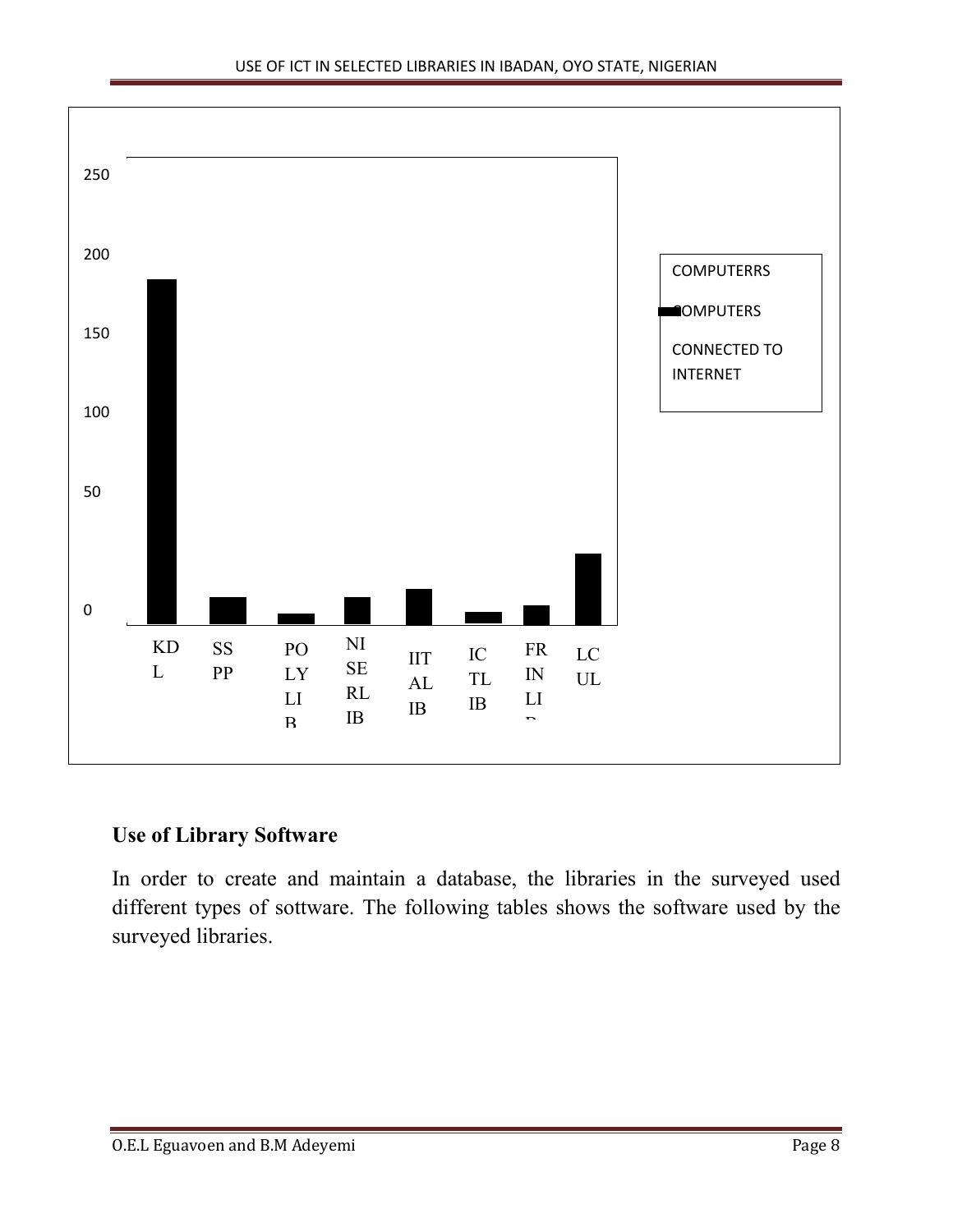| Library name    | <b>Type of software</b>           |
|-----------------|-----------------------------------|
| <b>KDL</b>      | CDS/ISIS, Alice for windows, VTLS |
| <b>POLYLIB</b>  | $LIB +$                           |
| <b>ICTLIB</b>   | <b>CDS/ISIS</b>                   |
| <b>NISERLIB</b> | KOha                              |
| <b>SSPLIB</b>   | Book collectors                   |
| <b>IITALIB</b>  | In MAGIE/Textworks                |
| <b>FRINLIB</b>  | CDS/ISIS                          |
| <b>LCUL</b>     | <b>Nil</b>                        |

|  |  | Table 4: Software used by the Surveyed Libraries |
|--|--|--------------------------------------------------|
|  |  |                                                  |

### Internet infrastructures

The internet plays a vital role in libraries. It can be a virtual library where the world'd information resources are gathered for the use of the clientele. It has brokem down the distance barrier in communication. The use of internet facilities greatly influenced information access in the library systems. The respondents were asked to indicate internet access in their respective libraries. The result is shown in table 5 below.

| <b>Library name</b> | First        | internet   No. of computers | Average user/day |
|---------------------|--------------|-----------------------------|------------------|
|                     | installation |                             |                  |
| <b>KDL</b>          | 2003         | 177                         | 550              |
| <b>SSPLIB</b>       | 2007         |                             | 42               |
| <b>POLYLIB</b>      | 2003/2004    |                             | 12               |
| <b>NISERLIB</b>     | 2007         | 11                          | 30               |
| <b>IITALIB</b>      | 1984         | 15                          | 50               |
| <b>ICTLIB</b>       | 2009         | 3                           | 15               |
| <b>FRINLIB</b>      | 2007         | 8                           | 18               |
| <b>LCUL</b>         | 2006         | 7                           | 65               |

Table 5: Internet Infrastructure

# ICT-Based Library Activities

The respondents of the surveyed libraries were asked to indicate which of the ICT based activities they use in their respective libraries. It was found that libraries in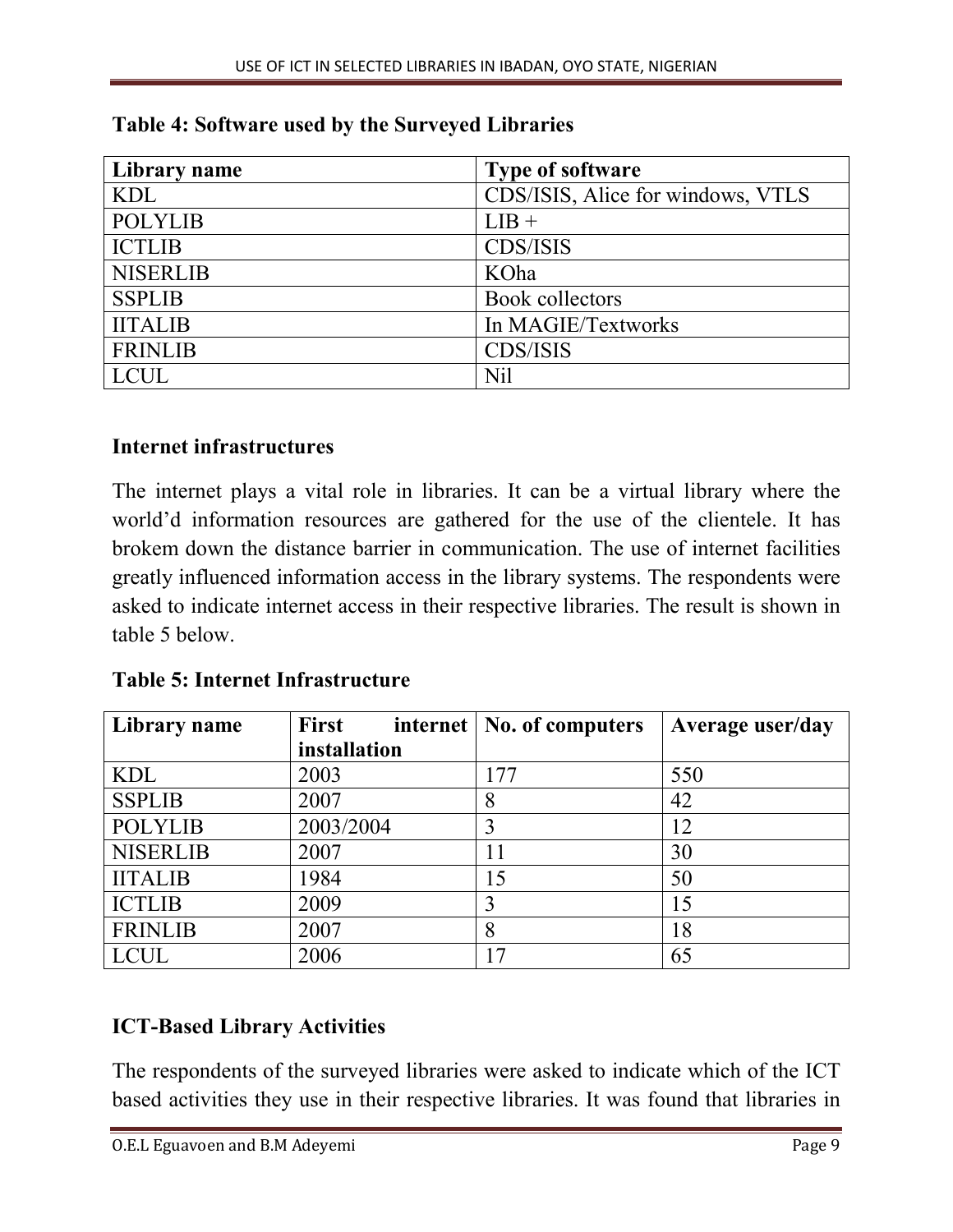the survey use ICT in activities such as data processing, communication, circulation, cataloguing, bibliography, serials controls and creation of in-house database.

# ICT-Based Library Services

Most of the surveyed libraries provided computerized service to users, while some are not yet able to do so. One of the special libraries-IITA library-provided ICT-Based services, while the others are not as advanced in the provision of computerized library services to their clientele. The following table illustrates the different services provided by the libraries uder study.

# Table 6: Library Services performed with ICT

| <b>ICT-Based</b><br>Library<br>services/faciul<br>ities | <b>Name of library</b> |                   |                           |                          |                    |                            |                    |                |
|---------------------------------------------------------|------------------------|-------------------|---------------------------|--------------------------|--------------------|----------------------------|--------------------|----------------|
|                                                         | KD<br>L                | <b>ICTLI</b><br>B | <b>POLYL</b><br><b>IB</b> | <b>SSPL</b><br><b>IB</b> | <b>FRINLI</b><br>B | <b>NISERL</b><br><b>IB</b> | <b>IITALI</b><br>B | <b>LCUL</b>    |
| Internet<br><b>Browsing</b>                             | Yes                    | Yes               | Yes                       | Yes                      | Yes                | Yes                        | Yes                | Yes            |
| photocopying                                            | Yes                    | Yes               | Yes                       | Yes                      | Yes                | Yes                        | Yes                | Yes            |
| Document<br>scanning                                    | Yes                    | Yes               | Yes                       | Yes                      | Yes                | Yes                        | Yes                | Yes            |
| Online<br>searching                                     | Yes                    | Yes               | Yes                       | Yes                      | Yes                | Yes                        | Yes                | Yes            |
| Online<br>infromation<br>service                        | Yes                    | N <sub>0</sub>    | No                        | N <sub>0</sub>           | N <sub>0</sub>     | Yes                        | Yes                | Yes            |
| Database<br>searching<br>service                        | Yes                    | N <sub>0</sub>    | N <sub>0</sub>            | N <sub>0</sub>           | No                 | No                         | Yes                | N <sub>0</sub> |
| CD-Rom<br>searching                                     | Yes                    | N <sub>o</sub>    | N <sub>0</sub>            | N <sub>0</sub>           | N <sub>0</sub>     | N <sub>0</sub>             | Yes                | N <sub>o</sub> |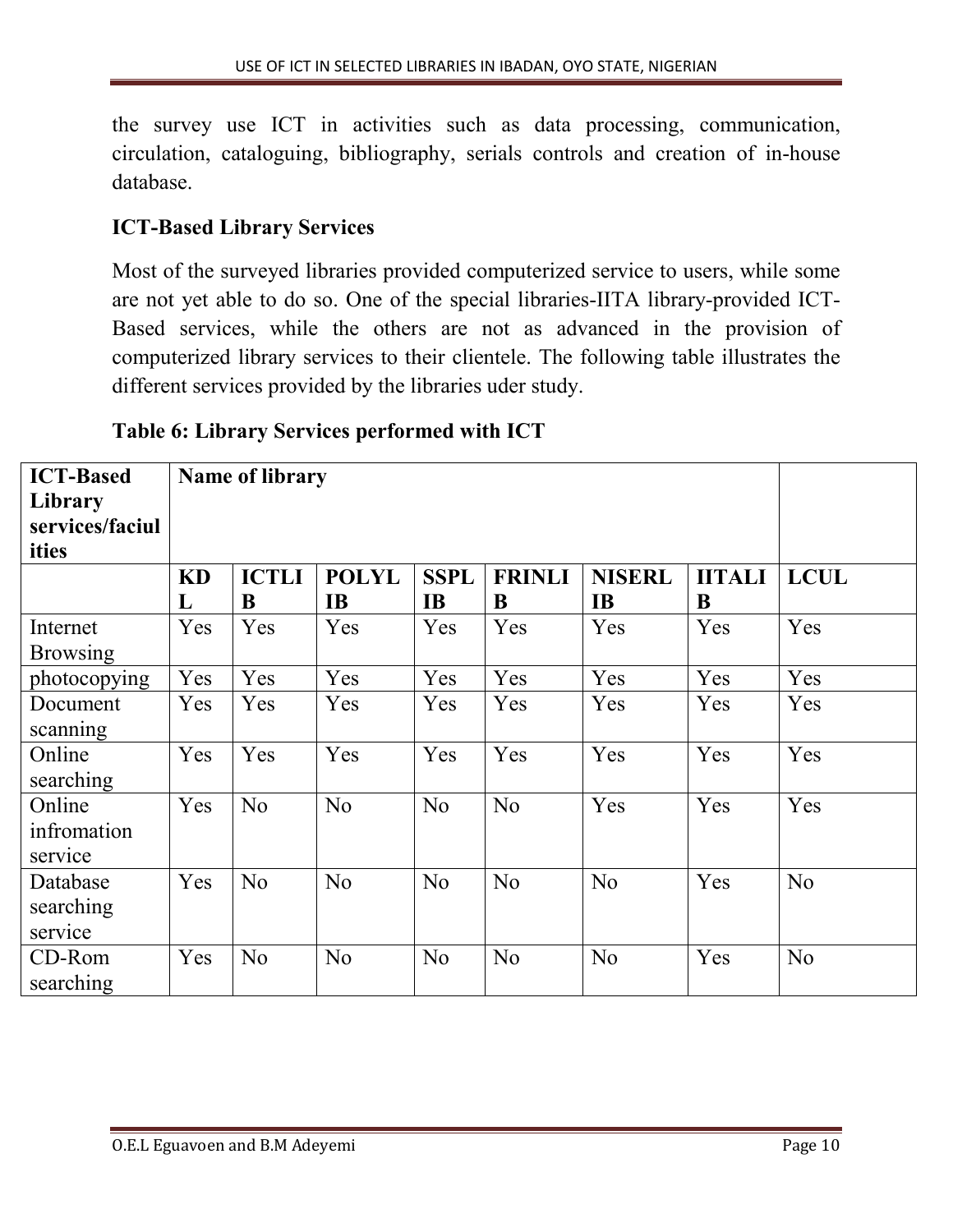### Factors Affecting ICT Usage Libraries

The respondents were asked to indicate factors responsible for the level of usage of ICT facilities in their libraries. The result showed that most of the surveyed libraries considered inadequate funding as a major factor that militate against the use of ICT in libraries. Other factors as expressed by the respondents are epileptic power supply as well as low level of technical knowledge of staff and other library personnel.

# **Discussion**

The use of ICT in libraries in Ibadan, Oyo satte, is a growing stage as seen from the result above that most of the libraries surveyed have low level ICT facilities except for Kenneth Dike Library which has gone a little further than any of the other libraries under study. The use of ICT is now the backbone on which essential library services are based. This study has revealed that although there is still room for improvement, libraries in Ibadan are heading towards full automation. There is a clear distinction in the use of ICT between academic libraries and special libraries in the survey. The reasons for the contract were noted to be lack of infrastructure and inadequate funding of the education sector in the country which has made it extremely difficult for the libraries to procure adequate ICT facilities. The study further observed that a major factor which militates against the use of ICT in Ibadan is the erratic nature of electricity supply as well as high cost of fuelling generators. It can be stated that libraries in Ibadan are in the developmental stage of ICT exploitation and consumption, even though they still have a long way to go when compared to their counterparts in the developed world. This is in consonance with the submission of Moahi (2006) that the library and information service environment in much of sub-Saharan Africa is still basically traditional, but becoming more and more ICT-driven following trends in the rest of the world. However, complete diffusion of ICTs into the library systems has not been achieved because most of the libraries have issues with inadequate funding. The problems are to be found in the overall ICT infrastructures both at national and institutional levels, as well as individual library's equipage of appropriate hardware, software and expertise.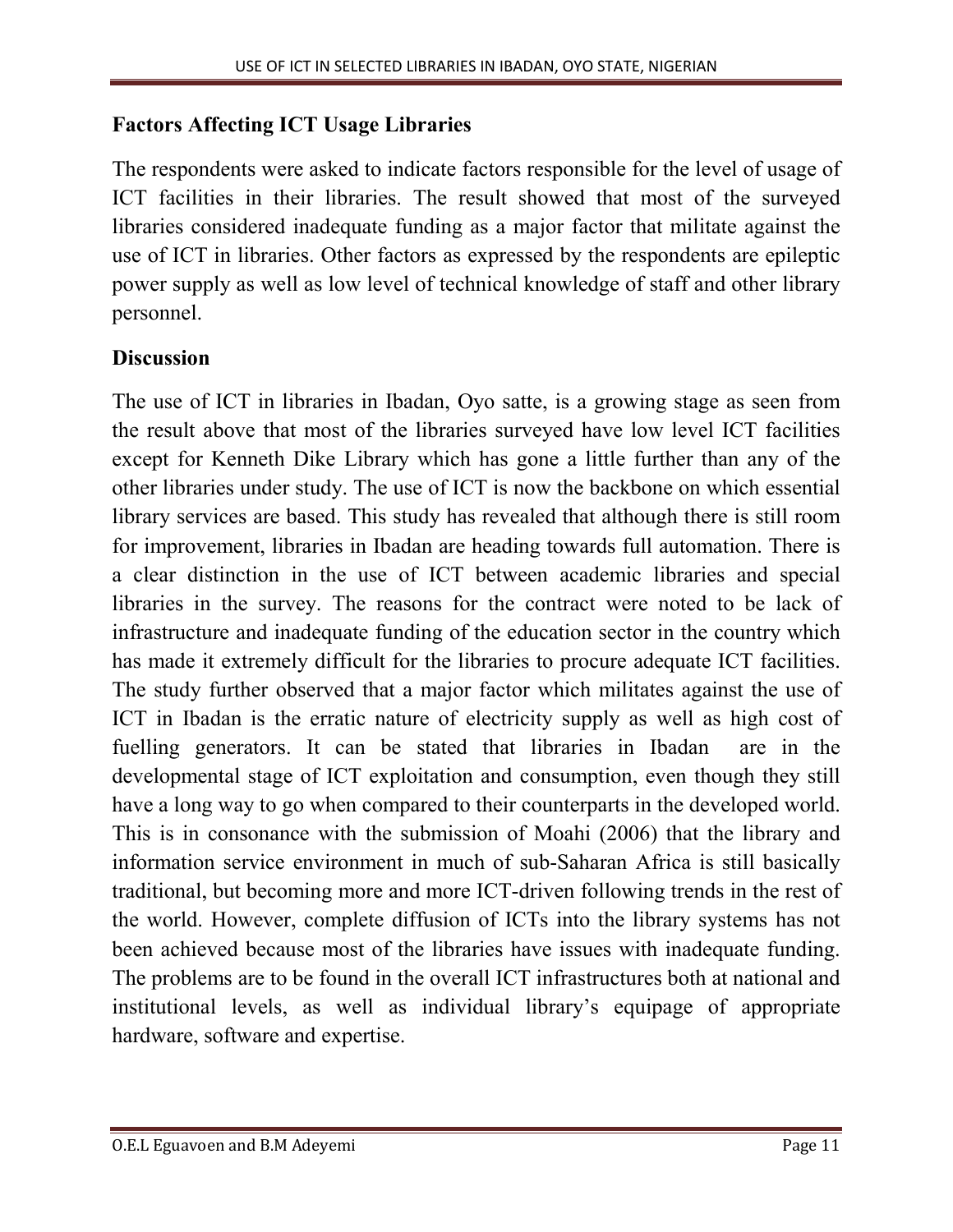### Conclusion

The infromation requirements of libraries demand that for effective service delivery, all libraries in Nigeria in general and the selected libraries in Ibadan in particular should move with the growing trend by replacing the traditional system of library services with the one brought about by the advent of information and communication technologies. With this in place, the aims and objectives of libraries will not only be achieved but also the libraries will be able to compete favourably with their counterparts in the developed world.

For this to happen however, it is recommended that efforts should be made by the government of Nigeria to have stable and uninterrupted power supply as this is panacea to any ICT development since ICT depends on electricity. The issue of inadequate funding of government owned institutions should be considered by complying with the UNESCO's recommendation of 26% of the annual budget to education. With this in place all government-owned institutions will be able to improve their infrastructure facilities and by extension, libraries will also meet their developmental obligations regarding ICT.

# References

- Adams, J. A and Bonk S.C (1995). Electronic information technologies and sources: use by university faculty and faculty preference for related library services. *College and Research Libraries,* Vol. 56 pp. 119-131
- Ali A. (2004). Application of information technology in educational media libraries in Delhi, Proceedings of the XX IATLIS *National Conference on Globalization of Library and Information Science Education, University of madras, Chennai* pp. 89-96
- Chisenga, J. (1999).Global Information Infrastructure and the question of Africa Content: *A paper presented at the 65th of IFLA Council and General Conference bangkok, Thailand,* 20-28 August. Available at www.ifla.org (Accessed 2009 December  $18<sup>th</sup>$ )
- Curry, A. (2000). Canadian Library and infromation science educati[on: trends and](http://www.ifla.org/)  issues. *Education for information,* 18(4):325-337